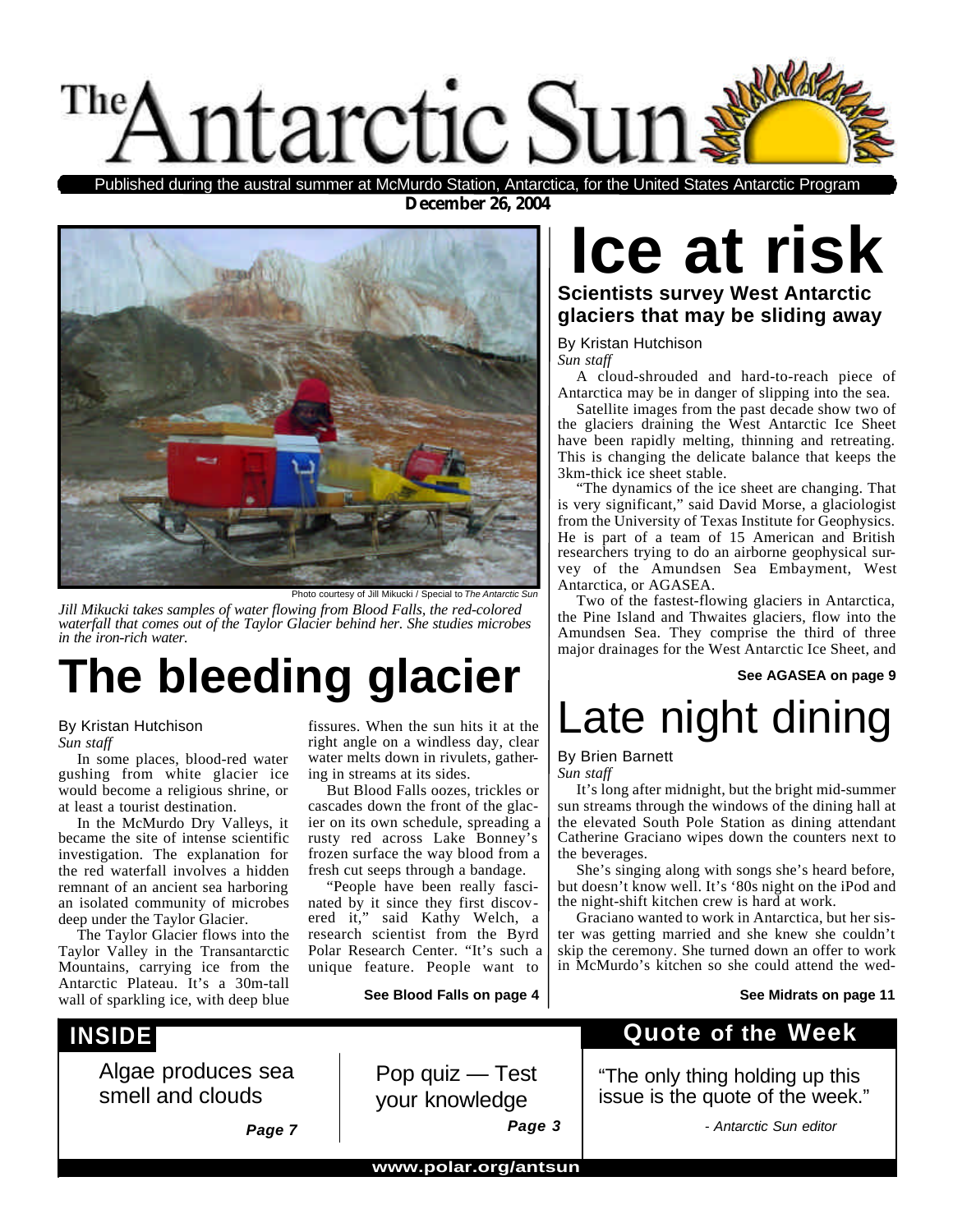





lies, and their friends. NSF reviews and approves material before publication, but opinions

and conclusions expressed in *The Sun* are not necessarily those of the Foundation.

- **Use:** Reproduction and distribution are encouraged with acknowledgment of source and author.
- **Senior Editor:** Kristan Hutchison **Editors:** Brien Barnett, Emily Stone **Copy Editors:**Karl Horeis, Hunter Slaton, Wendy Kober, Amanda Barnett, Katie
- **Togneri Publisher:** Valerie Carroll,
- Communications manager, RPSC
- **Contributions are welcome.** Contact *The Sun* at AntSun@usap.gov. In McMurdo, visit our office in Building 155 or dial 2407. **Web address:** www.polar.org/antsun

ALL COME TOGETHER AT THE CHRISTMAS DINNER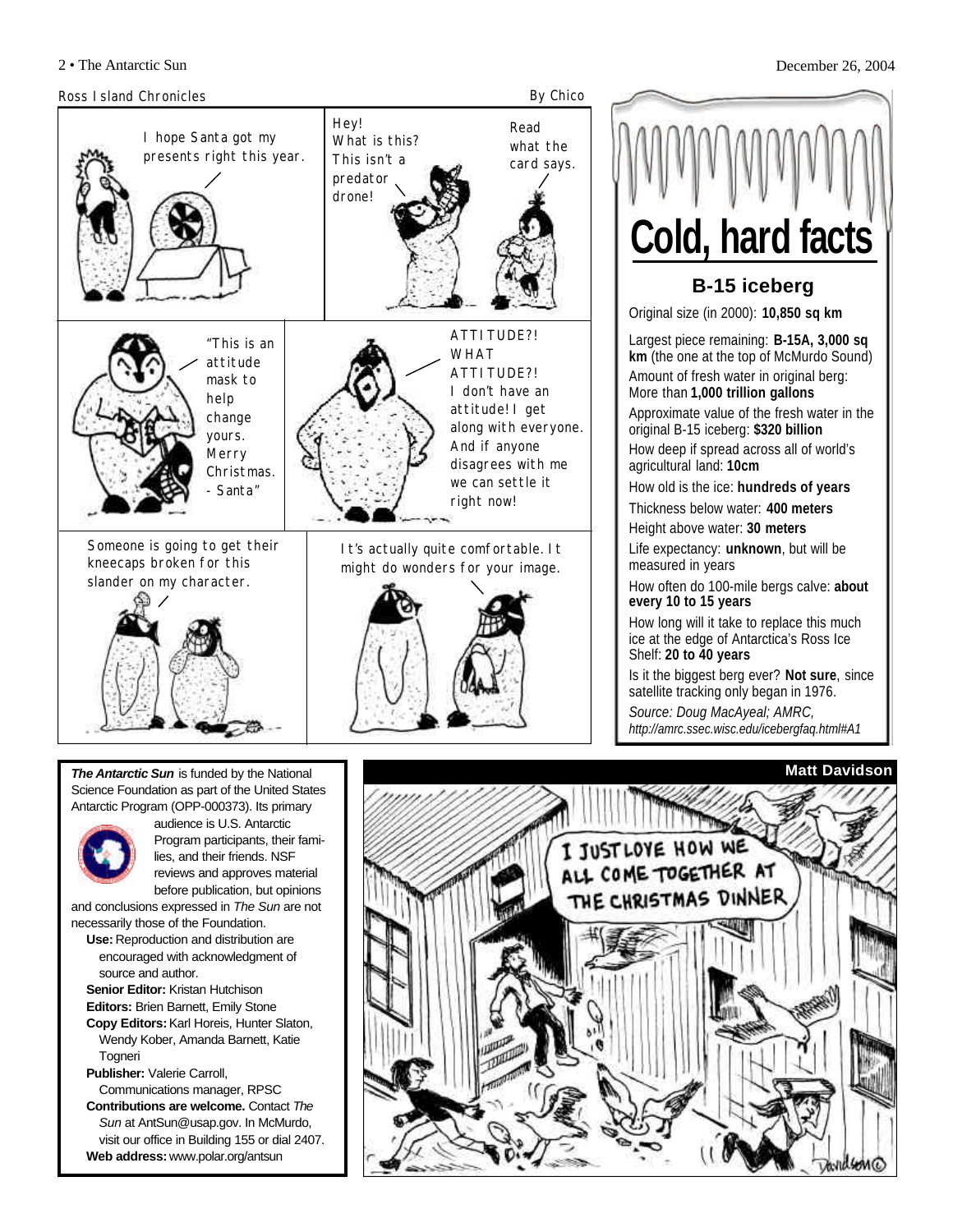## **Test your knowledge with a science quize**

#### **By Emily Stone,** *Sun staff*

**Did you know that humans and dinosaurs did not live at the same time, or that an electron is smaller than an atom? If so, congratulations. You can join the roughly 45 percent of other Americans who knew these scientific facts, according to studies conducted by Jon Miller, a professor at Northwestern University. Miller is part of an ongoing effort to measure the public's level of "science literacy." Just under 20 percent of Americans are scientifically literate, according to his research. He defines a scientifically literate person as someone who can read and understand the**

*New York Times'* **Tuesday science section, which is the equivalent of a college freshman level of understanding. This would give a person the knowledge needed to participate in public policy debates about science.**

**Here's a highly unscientific test of your Antarctic science literacy. It has not been calibrated to** *New York Times'* **standards, but it's the kind of information you'd learn if you went to the weekly science lectures, faithfully read your** *Antarctic Sun***, and maybe even talked to a beaker or two in the dining hall.**

**1.What is not a type of quark: up, down, top, bottom, silly, strange, charmed?**

**2. Match the word with its definition:** 

| <b>Baryon</b>   | elementary particle with zero charge and spin, very small mass and weak interactions with matter |
|-----------------|--------------------------------------------------------------------------------------------------|
| <b>Neutrino</b> | elementary particle similar to an electron but with a mass that is 207 times greater             |
| <b>Muon</b>     | a heavy subatomic particle made up of three quarks                                               |

- **3. B-15, the iceberg that calved into the Ross Sea in 2000, was the largest iceberg ever measured. How big was it?** 
	- **a. Roughly the size of Manhattan, which is 60 square kilometers**
	- **b. Roughly the size of Long Island, which is 3,566 square kilometers**
	- **c. Roughly the size of Jamaica, which is 11,000 square kilometers**
	- **d. Roughly the size of Sicily, which is 25,708 square kilometers**
- **4. Why is the Antarctic circumpolar current so important?** 
	- **a. At 21,000 kilometers, it is the world's largest current.**
	- **b. It is the only current that touches the Atlantic, Pacific and Indian oceans.**
	- **c. It plays a crucial role in the formation of cold, dense, nutrient-rich bottom water.**
	- **d. All of the above**



- **5. How much would the world's sea level rise if the entire West Antarctic Ice Sheet melted?**
	- **6. True or False: There are more meteorites in Antarctica than anywhere else on Earth.**

**7. More than 98 percent of Antarctica is covered in ice. This hasn't always been the case. How many years ago do some scientists believe the current glaciers started covering the continent?** 

- **8. How long, in minutes, was the longest recorded dive by an emperor penguin?** 
	- **9. What percent of their body mass do female seals lose during the first 30 days after giving birth to a pup?** 
		- **10. Why don't polar bears eat penguins?** 
			- **a. Penguins are too fast for polar bears to catch.**
			- **b. Penguins taste bad.**
			- **c. Polar bears can't digest feathers.**
			- **d. They live at opposite ends of the Earth.**

**Check your answers on page 10 Page designed by Matt Davidson**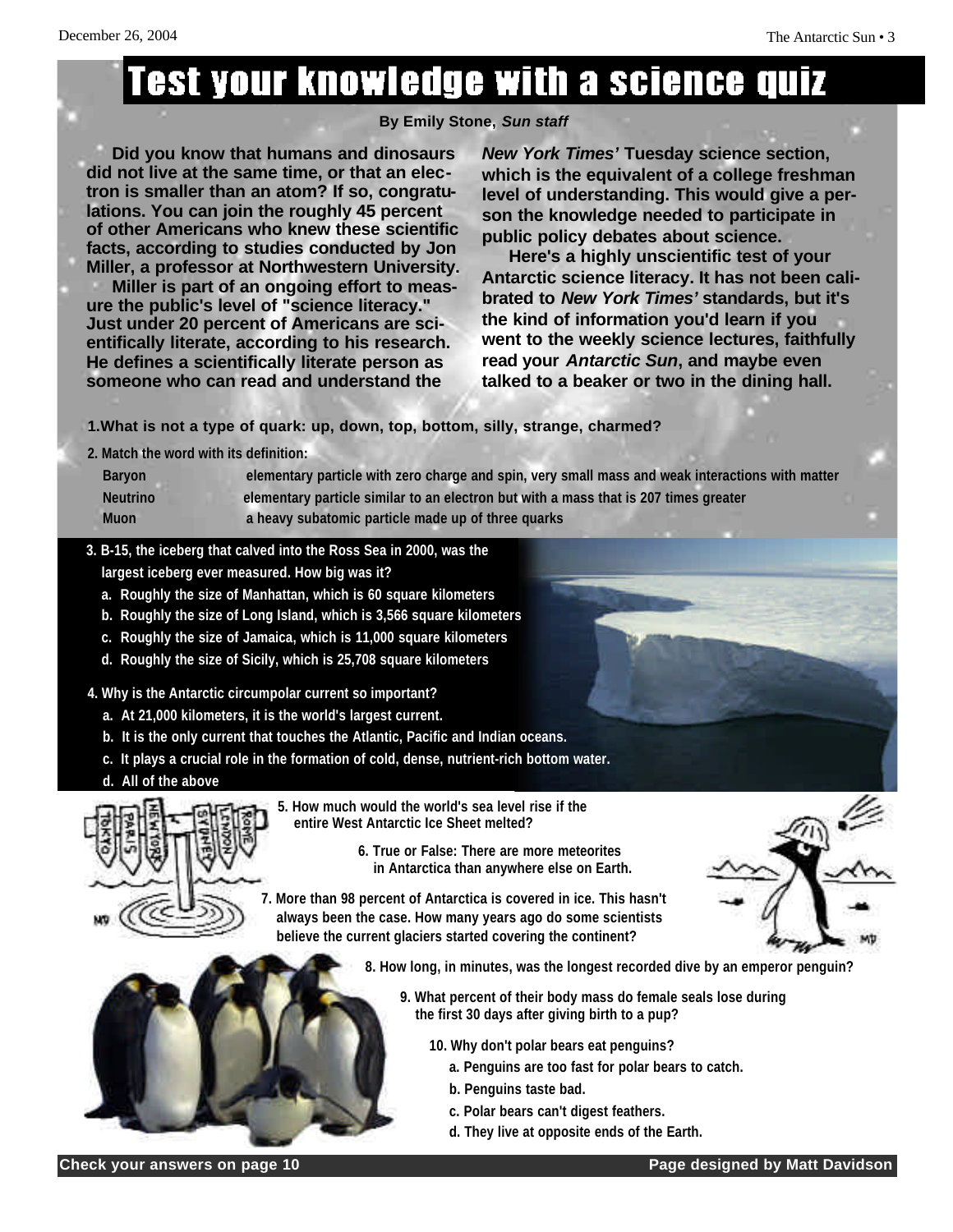## *Blood Falls* From page 1

understand the chemistry and the physics behind it."

#### **Seeking the source**

When geologist Griffith Taylor saw the glacier's front in 1911, he wrote that "bright alga lent an unusual touch of colour." The red waterfall became known as Blood Falls. Researchers began studying it in the 1960s, when University of Wisconsin scientist Robert Black determined that the red came not from algae, but from iron.

The McMurdo Dry Valleys Long-Term Ecological Research (LTER) group has now analyzed more than 10 years of samples from the falls. That analysis suggests that the reddish salts in the water were deposits formed at the site of an ancient lake bed when the ocean receded from the valley 3 to 5 million years ago. When the Taylor Glacier advanced over the top of the lake, the seawater was trapped beneath.

Blood Falls water still smells a lot like seawater. Broken down into its chemical parts, it looks a lot like seawater too.

"The sodium, magnesium and potassium concentrations aren't exactly the same (as seawater), but the ratios are the same, so we use that to indicate that the original source of that water was probably seawater," Welch said.

Other evidence also indicates that something unusual is buried beneath Taylor Glacier. Though the Taylor and other glaciers in the Dry Valleys are all polar, dry land glaciers, the Taylor behaves more like a marine-based glacier, indicating it may have some kind of salty water at its base. Radar surveys of the glacier in the 1970s found an anomaly underneath the glacier, which could represent a pool of ancient marine water.

"It's very hard to get a smoking gun, especially when you're trying to look back millions of years in the past, but you can get multiple lines of evidence that say hey, it's worth considering," said Jill Mikucki, a graduate student working with microbiologist John Priscu at Montana State University. "Here we have physical, geochemical, possible paleohistory and microbial evidence that it might be possibly an ancient marine ecosystem."

If it is, then Blood Falls is like a tap into the oceans of the past. And that past could still be alive.

The red color of the water is a reduced form of iron, probably coming from rocks weathering beneath the glacier, Welch said. The iron-rich water turns red when it mixes with the oxygen in the air. The reduced iron is a form that some microbes can use instead of oxygen, which was

"It's very hard to get a smoking gun, especially when you're trying to look back millions of years in the past." *— Jill Mikucki, graduate student*

what struck Mikucki's when she saw a photo of Blood Falls in a glaciology class.

"The first thought that went through my head was what microbes are there, because here was a large source of free energy," Mikucki said. "You think pagan worship ceremony. I'm sure Kathy thinks, 'Ooo, chlorides and ions.' I think microbial food."

When she joined the LTER project in 2001, Mikucki set out to "put a name on these bugs."

She cloned the microbes and looked at pieces of their genetic code, called ribosomal DNA. Ribosomes are involved in protein construction. Because the building of proteins is so vital to life, the DNA that codes for ribosomes is highly conserved and thought to be unique to individual species. They represent core traits that don't go through as many changes as other genes do.

"It's like an I.D. tag," Mikucki said, "like a dog tag for microbes."

After several years of research, Mikucki found the microbes living in the falls are similar in type to microbes found in other extreme cold environments with the same food sources, including organisms from arctic and antarctic environments, marine organisms, deep subsurface organisms, sulfate reducing organisms, and organisms from environments lacking oxygen.

"We find an entourage of organisms

that make sense at least hypothetically to the environment that they're in," Mikucki said.

Without drilling through 30m or more of ice, she can only sample the water that runs out of the falls, not whatever pocket of water is below the glacier. Based on the microbes she has found in the falls, Mikucki suspects there is an active community under the ice.

A few of the microbes may turn out to be new species or genus, with potentially useful traits, Mikucki said. The Dry Valleys are also similar in temperature, climate and moisture to Mars, and a Blood Falls-like environment might exist under the Martian ice caps. So the falls provide scientists a place to develop theories and techniques they will someday apply to exploring other planets.

The glacier hides other mysteries as well. Researchers still aren't sure what dynamics cause the falls to start or stop flowing, how heavy the flow is, or how large any remnant sea below the glacier might be, Mikucki said.

Water from the falls eventually seeps into Lake Bonney and settles to the bottom, so it is also possible that the ecosystem in the bottom of the lake is similar to whatever is below the Taylor Glacier.

*NSF-funded research in this story: John Priscu, Montana State University, www.homepage.montana.edu/~lkbonney/*

Photo by Kristan Hutchison / *The Antarctic Sun*

*Iron-rich water spills out of the Taylor Glacier and stains the surface of Lake Bonney. The water is thought to come from the remnant of an ancient sea trapped below the glacier.*

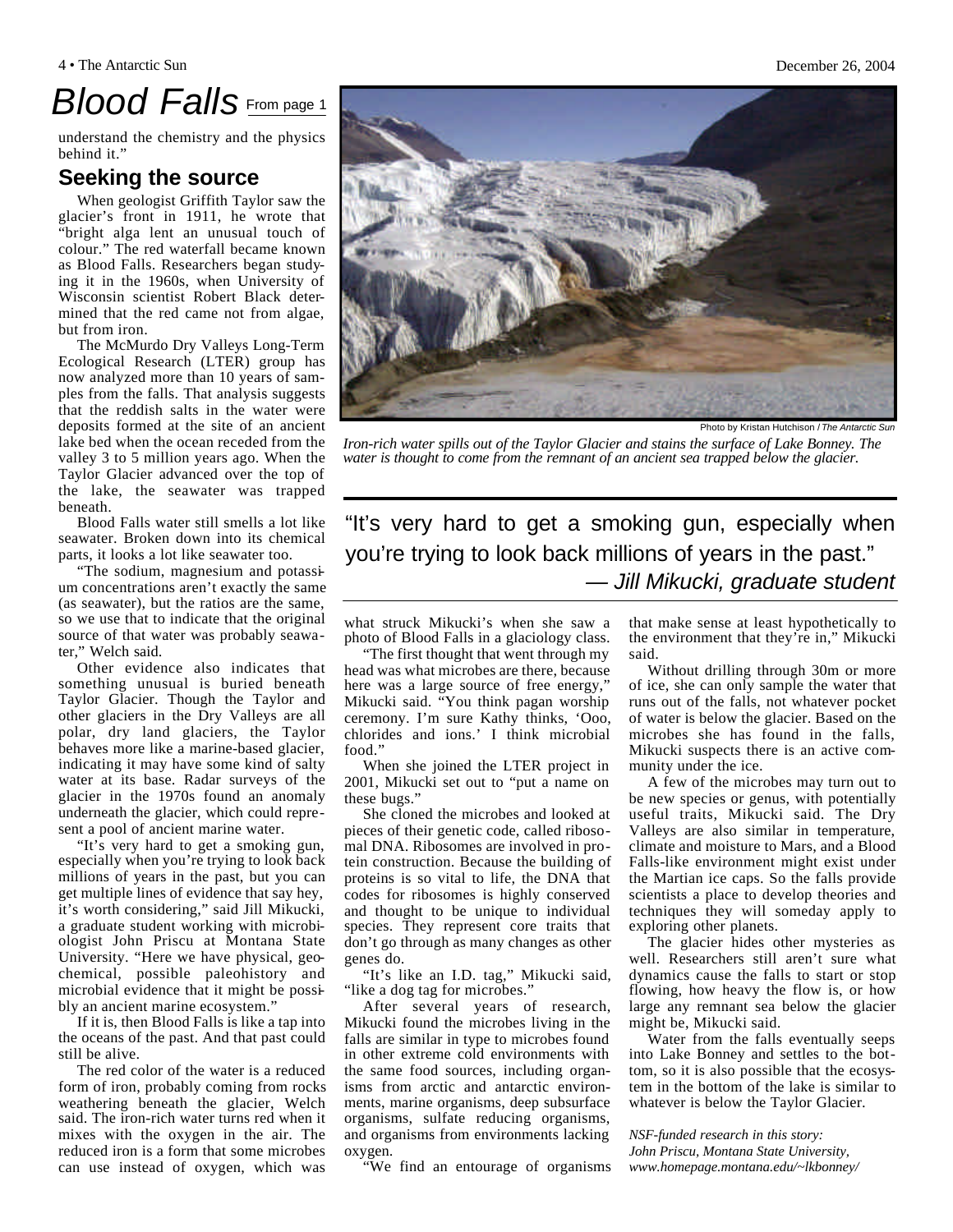## around the continent

#### **SOUTH POLE**

#### **Bang! It's Christmas**

#### By Brenda Everitt

#### *South Pole correspondent*

South Pole residents have had their minds on everything from bingo to the Big Bang.

James Brown, a sous chef at the Pole, hosted "Christmas bingo" Dec. 18 in the dining hall. It was well attended. For the grand finale, James revealed a bingo card painted on his chest that matched the winning card in the audience. The lucky winner received a gift certificate to the Tramway restaurant in Christchurch, New Zealand, worth \$80. Other prizes included gift certificates to various establishments in Christchurch, as well as merchandise from Pole Mart (the station store) and the final prize of the evening, which is always the cash received from the bingo cards that night.

Large blocks of snow were quarried and left near the ceremonial south pole during the past week. On Sunday, sculptors tried their hand at various designs ranging from cars to heads to geometrical shapes. The snow sculpture contest continues throughout the week, and will be judged on Christmas Day during the annual Race Around the World.

The ceremonial pole was noticeably absent for several days while being repainted. The brightly colored pole was returned on Sunday morning, complete with Christmas decorations.

A Russian expedition will be arriving during the coming week to repair the Antonov-3 airplane that has been stored at the South Pole Station since 2002 after it broke down. A team of eight Russians will be working on the airplane. Additional specialists will be at McMurdo, ready for daytrips to the South Pole as their expertise is needed.

Prof. Bill Holzapfel, of the University of California at Berkeley, gave a rousing lecture Dec. 19, arguing that the Big Bang is the best theory to describe the beginning of the universe given the scientific evidence. He also outlined opposing theories.



Photo courtesy of Scot Jackson / Special to *The Antarctic Sun A South Pole resident carves a sculpture.*

While blatantly selling Polies on the Big Bang theory with data from the South Pole and other cutting-edge research, Holzapfel left his audience with room for suspenseful questions about what the missing pieces of the puzzle could mean. Clues to the missing pieces—such as what are dark matter and dark energy— could drastically simplify or merely convolute the accepted view of the beginning of the universe.

Holzapfel pointed out that attempts to answer big questions by disproving other ideas and theories often leads to a better understanding of the Big Bang. He encouraged his audience to seek the truth through experimentation, as that is what drives the exciting projects at the South Pole and others worldwide.

*— Katie Hess contributed to this report.*

#### **PALMER**

#### **Hanukkah and ships**

#### By Kerry Kells

*Palmer correspondent*

**Palmer Station** 

The holiday season at Palmer Station has begun. After Thanksgiving, several community members helped prepare a Hanukkah meal of brisket, matzah ball soup, kugel, potato latkes and chopped liver followed by mandelbrot and rugelach cookies. They also played with a dreidel, the traditional foursided top, and had a menorah, an eightbranched candelabra. The meal and celebration were a success.

In preparation for Christmas, community members hung stockings, or creative variations on stocking, in the dining room. A krill net, bird weighing bag, radio belt and large plastic graduated cylinder became stockings. On Sunday, residents decorated cookies and constructed gingerbread houses.

The cruise ship *Polar Star* arrived, not to be confused with the Coast Guard icebreaker preparing to cut a channel to McMurdo Station. Station residents greeted 99 visitors from the cruise ship at 8 a.m. Tour guides led groups around Palmer Station, to the store and to the informal reception, called "meet and greet" in the dining room. The *Polar Star* was the first cruise ship of the season. We expect many more in January.

On Tuesday, Tim Kramer presented a slide show of his travels in Papua New Guinea for our science lecture. Kramer, a former waste technician from McMurdo, is the waste specialist at Palmer. He traveled in Papua New Guinea in the spring of 2003.

Then on Wednesday, the *Laurence M. Gould* arrived at Palmer Station after a few weeks sampling for benthic marine invertebrates across the Drake Passage, south of Tierra del Fuego and along the Antarctic Peninsula. The *Gould* also supported science research sampling for salps, a macrozooplankton, at the northern edge of the peninsula. This port call was a fast, overnight turnover and left station with five Palmer members including our station manager, Joe Pettit. On the return to Punta Arenas, the *Gould* made an operational stop at Cape Shirreff. The next arrival of the *Gould* will see the beginning of the Long Term Ecological Research cruise and the arrival of the Palmer Area Director, Bob Farrell.

#### **SHIPS**

#### **Nathaniel B. Palmer**

#### Compiled from reports by Alice Doyle

The research vessel *Nathaniel B. Palmer* departed Lyttelton, New Zealand, on Dec. 18 and encountered bad weather right off the pier. The storm sent many passengers to

#### **See Continent on page 6**

**McMurdo Station**

High: 39F / 4C Low: 19F / -7C Max. sustained wind: 30mph / 48kph Windchill: -11F / -24C

High: 44F / 7C Low: 22F / -5C Max. sustained wind: 28mph / 45kph Precipitation: 3mm

#### the week in weather

**South Pole Station** *(Dec. 17-24)* High: -6F / -21C Low: -18F / -28C Peak wind: 21mph / 34kph Max. Physio-altitude: 3,098m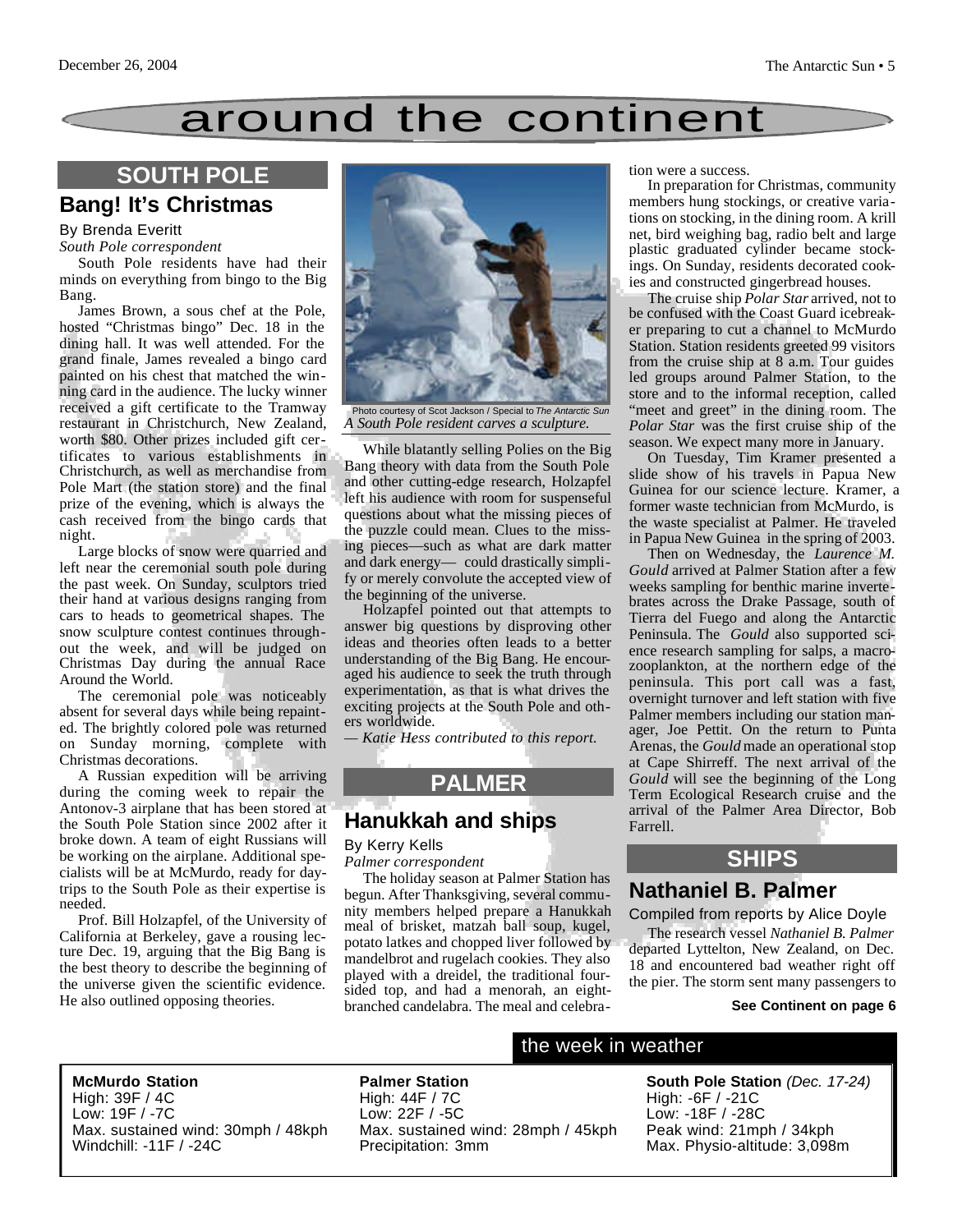## *Continent* From page 5

their beds, while the crew was busy finishing smaller projects left from the portcall. When the winds and seas calmed the next day, faces last seen as they departed the dock in Lyttelton began to reappear.

"We are hoping for the calm seas to continue, but realize another low is on its way towards us as we continue south," wrote marine projects coordinator Alice Doyle.

#### **Laurence M. Gould**

Compiled from reports by Skip Owen

The *Laurence M. Gould* finished up the southernmost sampling stations and began its transit back to the Gerlache Straits where it spent another day on science. Then the ship had to transit through the pack ice in the Bismarck Channel. The scientists conducted the last few benthic stations and an overnight dive.

After a relatively busy call at Palmer Station Dec. 16 and 17, the *Gould* crossed to Croker Passage and took more samples. Then the ship went to the Cape Shirreff field camp on Livingston Island to pick up one person for the trip north. Weather was great as the ship started across the Drake Passage, with calm seas and little wind. The *Gould* arrived in Punta Arenas Dec. 22.

#### **Polar Star**

#### By Wendy Hart

Helicopter Aviation Detachment 161 will be flying from the U.S. Coast Guard icebreaker *Polar Star* to McMurdo on Dec. 27 to begin support for local scientists and icebreaker operations for the next six weeks.

Three air crewmembers are returning to McMurdo this year and the remaining ones are looking forward to experiencing Antarctica for the first time.

The crewmembers, stationed at Mobile, Ala., have been onboard the Star since the ship's departure from Seattle, Wash., on Nov. 4. Four pilots and 10 flight mechanics make up the detachment that will conduct a variety of missions with their two HH-65 Dolphin helicopters.

The first area missions were completed Dec. 20 when one helicopter positioned fuel drums at a cache on Franklin Island for upcoming science operations. The second conducted a medical evacuation of one of the ship's



crewmem bers to the McMurdo medical center. Once the

Courtesty of Wendy Hart / Special to *The Antarctic Sun A Coast Guard helicopter picks a sling load off the deck.*

ations from McMurdo Station, they will go to points in the Dry Valleys and near Franklin Island. In addition, the aircrews will continue to support the *Star* by flying mail, parts and arriving crewmembers to the ship while the icebreaker cuts a channel for resupply vessels to reach McMurdo.

#### **Krasin**

At last report, the Russian icebreaker *Krasin* was headed south from Vladivostok, Russia. The icebreaker is expected to arrive at McMurdo Sound around Jan. 15 and will serve as a backup to the *Polar Star* under a 100-day contract.

#### **ALSO ON THE ICE**

#### **Long duration balloons**

Compiled by Brien Barnett *Sun staff*

One long duration balloon experiment has been cut loose and parachuted back to the ice below for recovery while another continues to circle the continent.

The BESS (Balloon-borne Experiment with a Superconducting Spectrometer) was the first balloon launched this season. It ended its mission Wednesday near Siple Dome. Recovery teams have been sent to the area to collect the data and instrument.

Meanwhile, the Cosmic Ray Energetics and Mass (CREAM) instrument had just passed 90 degrees west longitude on Thursday. The balloon carrying it is on an elliptical path above the continent, stretch-

ing from McMurdo Station around South Pole and back toward the Ross Ice Shelf, where the mission will be terminated.

Both teams report a successful flight and believe they have recorded valuable data. Eun-

Suk Seo, the principal investigator for CREAM, based at the University of Maryland, said some sample data plots are available online. Once CREAM was launched, members of the team returned within the next few days to Maryland to follow the balloon's progress and monitor data flow. There was a little drama when the science flight computer stopped communicating briefly and some data were lost. The computer was rebooted.

Both balloons were tracking incoming cosmic ray particles to learn more about the physical universe and its origins. BESS also was seeking rare antimatter particles.

*Learn more about CREAM and BESS online at http://tower.nsbf.nasa.gov/ice0405.htm*

#### **South Pole Traverse**

Compiled from reports by John Wright The South Pole traverse is now at the base of the Leverett Glacier.

The traverse started out Nov. 13, making much better time than last year. Better conditions and the packed trail left from last year allowed the vehicles to pull their sled loads smoothly for the first few weeks without having to shuttle. Modifications made to the sleds this year proved successful early on, allowing the sleds to glide with less resistance and no need to stop for repairs. A fifth tractor also helped share the load with the four from last year.

The team set a routine of rising and eating breakfast before 7 a.m., when they start warming the engines. A morning meeting and last-minute chores are completed by 7:30 a.m. when the tractors and loads head south. The lunch and refueling stop is called at 12:30, and after the hour break they continue the journey.

The vehicles finally stop for the day between 5:30 and 6:30 p.m., depending on the day's needs. At that point the crew set up camp, clean the vehicle tracks and refuel all the tractors before eating dinner between 6:30 and 7:30 p.m.

They arrived at last season's farthest south point on Nov. 26, more than a month earlier than last year, with about 18,000 gallons of fuel.

"What a difference our trail construction work last year made for us this year!" John

Wright wrote in one of his reports to McMurdo. "You will have done the math from our daily reports and figured that we have turned in a 50-mile day, and we followed that one by a 50 ½ mile day just to show the first one was not a fluke."

The traverse team stopped for two days of maintenance on the vehicles while waiting for a Twin Otter that swapped two

members of the crew. When the team started again, they were breaking trail through virgin snow and watching for crevasses as they crossed areas where glaciers pushed into the Ross Ice Shelf.

By Dec. 4 the traverse team found what they were expecting — deep crevasses wellbridged with surface snow that showed up on the ground-penetrating radar sent ahead of the heavily loaded vehicles.

The traverse progress slowed while they use the ground-penetrating radar to search for a safe route around the crevasses, which they found this week.

"Putting those crevasses behind us, we made 45 miles today, crossed the 85S parallel...and are right now looking down the gunbarrel of the Leverett!" Wright wrote.





helicopters begin conducting oper-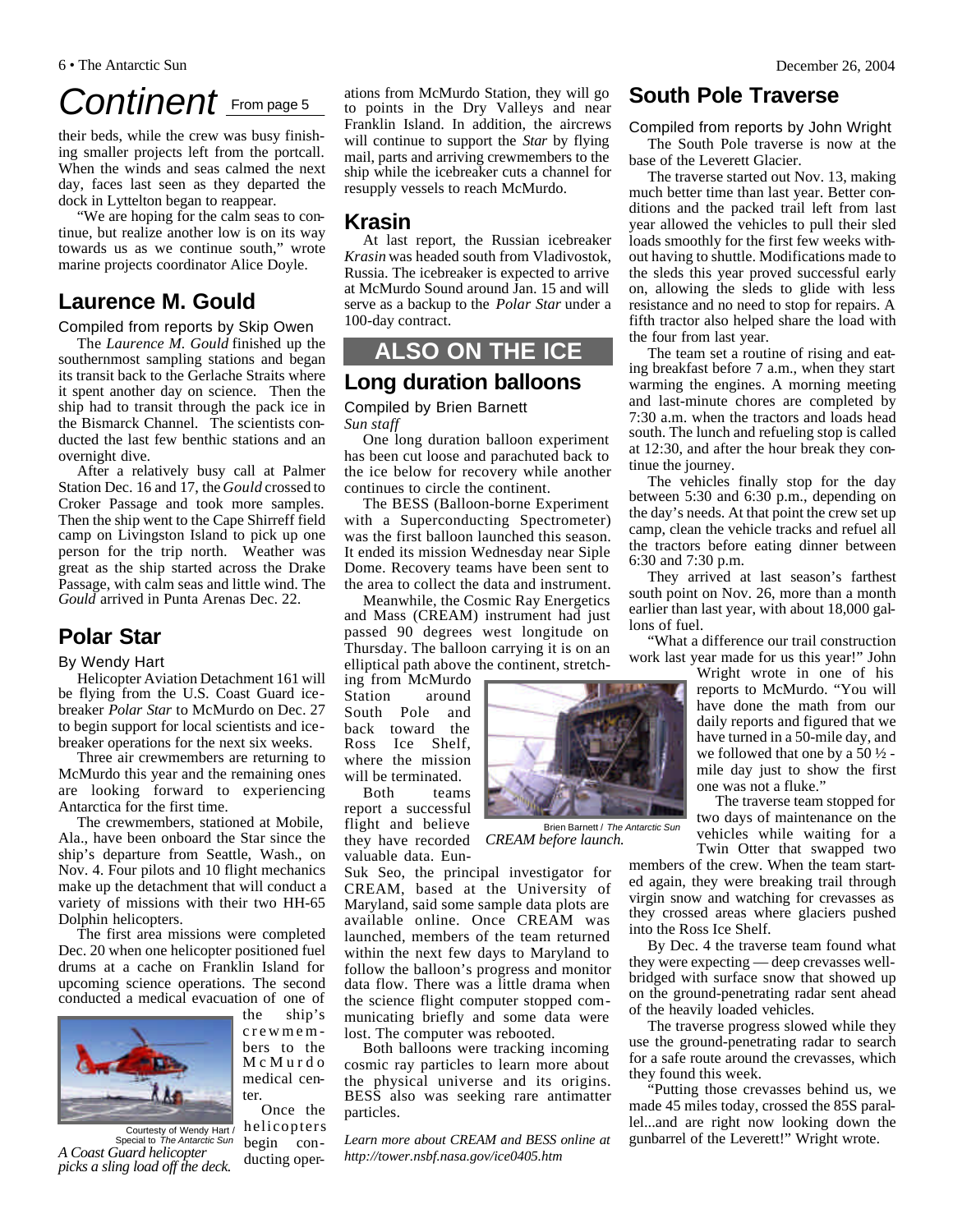# Sulfurous algae clouds the sky

#### By Kristan Hutchison *Sun staff*

Brown clouds of algae bobbing in the Ross Sea are partly responsible for creating the white clouds floating above.

The algae, called phaeocystis, produce high levels of a compound that degrades in seawater into a particular sulfur gas. That gas moves into the atmosphere, where it is largely oxidized into sulfuric acid, which forms particles that scatter sunlight and help create clouds.

Aboard the *Nathaniel B. Palmer*, Dave Kieber and Ron Kiene are studying the processes that control the cycling of sulfur in the ocean, which ultimately determines how much sulfur gas is released into the Antarctic atmosphere.

The compound they are interested in has an eleven-syllable name that's rarely used, dimethylsulfoniopropionate.

Instead, it's called DMSP and the volatile sulfur gas it produces is DMS, dimethylsulfide.

"That's a big word, but it's actually not a really big compound," said Kiene, who is also chief scientist for the cruise.

Many kinds of algae produce DMSP, but phaeocystis produce it in concentrations 10 to 20 times those found in other algae, such as diatoms. The high levels of DMSP produced by phaeocystis lead to equally high levels of DMS in the Southern Ocean, up to 100 nanomoles per liter (0.0000001 mole/L) compared to the average in other oceans of 2.5 nanomoles per liter.

"That's a lot. You may be able to smell that as an odor," Kiene said. "If you want to know what DMS smells like, open up a can of corn right off the grocery shelf and then just take a whiff of that. You will get a big blast of DMS coming out there."

Corn has a chemical, similar to DMSP, that becomes DMS when it goes through the heat of canning. In fact, DMS is naturally present in a number of common foods, including beer, butter and milk. But DMS is most common in the ocean, which is second only to the human use of fossil fuels as a source of sulfur in the atmosphere.

"It's familiar. When you smell it, you'll know it," Kiene said. "It's part of the smell of the sea."

One of the questions Kieber and Kiene want to answer during their 38-day cruise is why the levels of DMS become so high in the Southern Ocean. Is it because DMS is being produced at a fast rate or because it is being used up very slowly, or a combination of the two?

Photo courtesy Ron Kiene / Special to *The Antarctic Sun Ron Kiene processes samples in the lab on the* Nathaniel B. Palmer*. He is currently on the* NBP *in the Ross Sea, continuing his study of the role an algae called phaeocystis plays in the production of an important sulfur gas.*

DMS is removed from the seawater in three ways. It can simply degrade in the sunlight; bacteria and microbes can eat it; or it's drawn as a gas into the atmosphere.

"This exchange with the atmosphere is what a lot of people are interested in, because that affects the atmospheric chemistry and potentially the climate, Kiene said. "The concentration of that DMS in the seawater is controlling how much DMS gets out in the atmosphere."

In the atmosphere, the DMS becomes a sulfate aerosol compound rising several kilometers. There, it joins other aerosol particles scattering and reflecting sunlight.

Some of the sulfate particles become the core of larger particles as other tiny particles attach to them, until they are large enough for water to condense on, forming clouds. A great portion of the acidity of rain in remote areas is the result of DMS emissions.

In November 2003, Kiene and Kieber were on an abbreviated cruise that got as far as the ice edge. They were able to stop in only one spot to sample the phaeocystis and run their tests. The result was a paper by Kieber and his postdoctoral assistant, D. Toole, in the June 2004 issue of *Geophysical Research Letters*. They found the chemical transformation of DMSP to DMS was occurring at a much higher rate than other places they've studied it, including the equatorial Pacific Ocean, the Sargasso Sea and the coastal waters of the North Atlantic. The Ross Sea waters also were very rich in nitrate, one of the few inorganic chemicals in seawater that is sensitive to light. The nitrate may be playing a part, possibly forming radicals that interact with DMSP to prompt the rapid degradation of DMS.

"It made quite an interesting story, overall," Kiene said. "We're anxious this year to go back to see if we can repeat those results, but also to see how that behavior changes after the bloom of phytoplankton has already taken place and removed some of the nitrate and modified the water characteristics."

This year, the cruise is taking place almost two months later, reaching the Ross Sea when the phaeocystis bloom is well underway. Besides studying the cycle that brings DMS into and out of the seawater, the researchers will try to establish the role of DMS as a source of food for microbes and other animals.

"It should be a pretty significant part of the food web," Kiene said.

Other researchers on board will be studying other aspects of the phaeocystis. Most were also on the cruise last year and will be collecting the same kinds of samples and data, in order to compare the times of year. (For more on last year's

# December 26, 2004 The Antarctic Sun • 7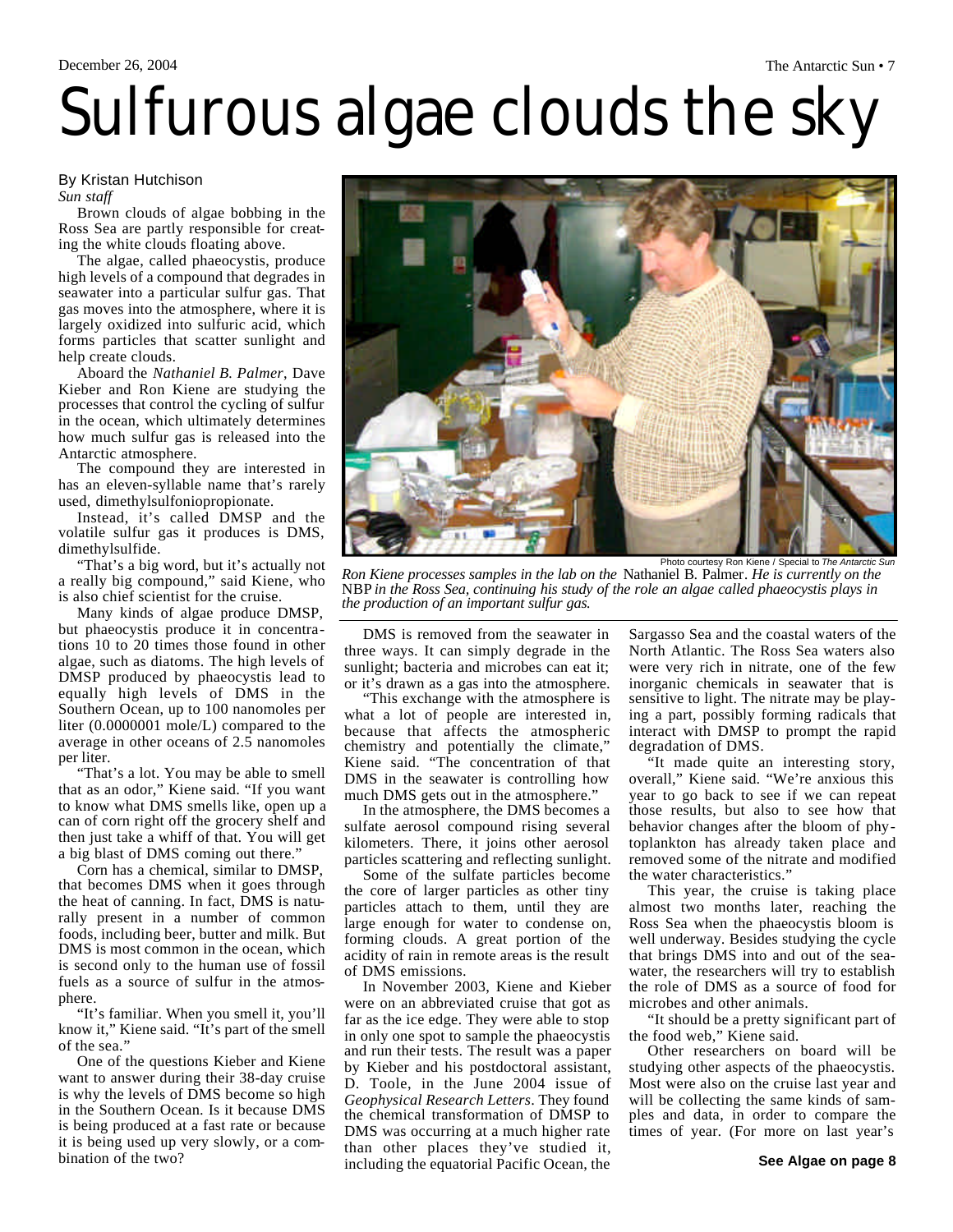

Photo by Brenda Everitt / Special to *The Antarctic Sun Some elves got to the ceremonial marker at the South Pole a bit early and decorated it for the holidays.*



Photo courtesy Ron Kiene / Special to *The Antarctic Sun*

*Dave Kieber, left, and Ron Kiene on the deck of the* Nathaniel B. Palmer *a year ago during their first cruise to study the role of algae in the Ross Sea in producing sulfur gases. The researchers are currently on the* NBP *again continuing their study.*

### *AC* From page 7

cruise, see *Sun* story Dec. 7, 2003) Last year the cruise went at a time of year when the water was well mixed, but this time of year the water will develop into layers, sun-warmed on top and colder waters below.

"This will give us a set of contrasting pictures between a well mixed water column and a stratified water column," said Joaquim Goes, a biological oceanographer from Bigelow Laboratory for Ocean Sciences in Maine. Goes and Pat Neale from the Smithsonian Environmental Research Center are trying to understand the effects of the sun's radiation on marine life. Phaeocystis is able to withstand a particularly high amount of ultraviolet light, because it contains a class of compounds which strongly absorb UV light and hence shield the cells from UV damage.

"It is a natural sunscreen," Goes said. At the same time, Wade Jeffrey's group from the University of South Florida will be studying how UV light damages DNA in bacteria.

"Because this work is labor intensive and all these processes are interconnected, it's good to have a big group," Goes said.

#### *NSF-funded research in this story:*

*David J. Kieber, State University of New York Syracuse, http://www.esf.edu/chemistry/ kieber/kieber.htm Ronald P. Kiene, University of South, Alabama, http://www.southalabama.edu/ marinesciences/fac\_kiene.html Patrick J. Neale, Smithsonian Institution, http://www.serc.si.edu/uvb/ Ross\_Sea\_index.htm Joaquim I. Goes, Bigelow Marine Laboratory, http://www.bigelow.org/arctic/goes/index.html Wade H. Jeffrey, University of West Florida, http://www.serc.si.edu/uvb/ Ross\_Sea\_index.htm*

## Continental Drift



**"All the DAs from all the stations from all the countries should get together for a barbecue."**

Karl Horeis, *McMurdo Station Dining Attendant from Portland, Ore., first season*





Tim Kramer, *Palmer Station, Waste Specialist from Dubuque, Iowa, third season*

**take the Polar plunge!"** 



David Bates, *South Pole Comms Tech. from Omaha, Neb., first season* 

**"Taking hero shots at the South Pole."**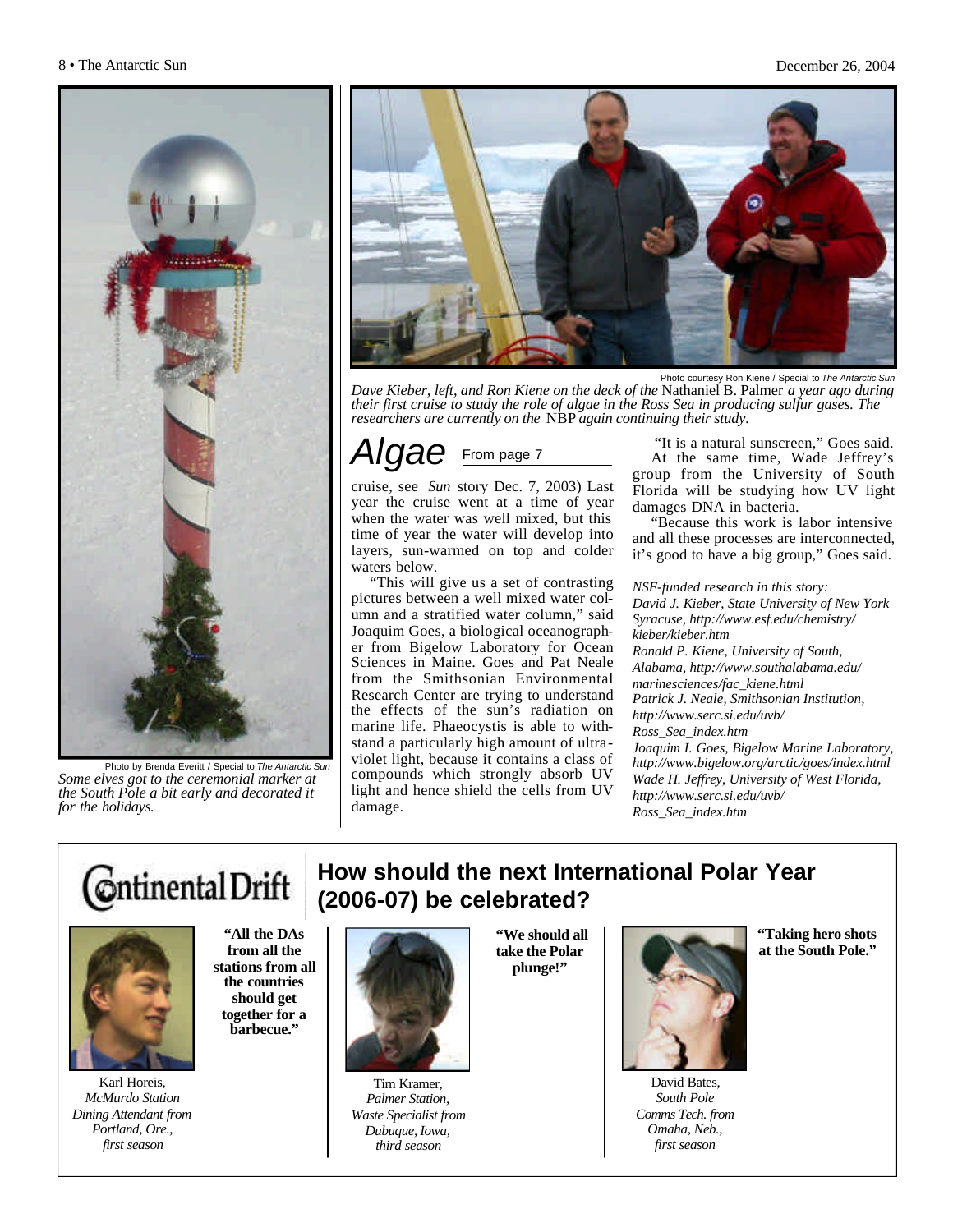

"It's all part of an Earth system and even very subtle changes have an impact."

> *—David Vaughan, glaciologist*

*Jack Holt squeezes into the Twin Otter as 900kg of equipment is bolted into place.*

Photo by Kristan Hutchison / *The Antarctic Sun*

## *AGASEA*From page 1

the only one that hasn't been studied extensively. The Ross Ice Shelf drains into the Ross Sea and the Ronne Ice Shelf into the Weddell Sea. But Pine Island and Thwaites glaciers are far from established research stations and difficult to reach. Bad weather delayed the construction of two camps for the researchers for three weeks.

Glaciers and ice streams do for ice sheets what rivers do for lakes, providing drainage of excess water as more precipitates down. Ice sheets exist in an equilibrium between the accumulation of snow high up on their plateau, and the slow outward flow of ice to the edge of the continent.

"It's one of the biggest self-regulating machines in the world," said David Vaughan, a glaciologist from the British Antarctic Survey. "The amount of snow in the ice sheet itself is close to constant. That means there is no big contribution to sea level rise."

But if the dynamics change and more ice slips into the sea than is accumulating on the plateau, the sea level could gradually rise. The Pine Island and Thwaites glaciers alone could raise global sea level by half a meter. The West Antarctic Ice Sheet contains enough water to raise the sea level around the globe by 6m.

Contrary to Hollywood's depiction, the change would be a slow rise in tides and increase of floods, so gradual it would be hard to notice, Vaughan said.

"It's always going to be very hard to say that particular events are a result of changes in the Antarctic," Vaughan said. "It's all part of an Earth system and even very subtle changes have an impact."

One scenario does have a Hollywood ring to it — the disintegration of the West Antarctic Ice Sheet. Unlike the East Antarctic Ice Sheet, which is grounded on bedrock above sea level, the West Antarctic Ice Sheet sits over a deep trough that extends several kilometers below sea level, making it the only marine-based ice sheet on the planet. Glaciologists hypothesize that if seawater infiltrated that weak underbelly, it could warm the ice sheet from below, causing it to disintegrate quickly.

"It seems so plausible we get hot under the collar thinking about it," Vaughan said.

The satellite photos show warning signs. Pine Island Glacier has sped up and is thinning at a rate of up to 6m per year. Thwaites Glacier has spread out and thinned 25m between 1991 and 2001.

"On a 1,500m-thick ice stream, that might not seem all that big, but over a century that can be huge," Vaughan said.

This could indicate that the grounding line, where the glaciers make final contact with the ground, has retreated. A change of a few meters could be enough to let the sea pour in. Glaciologists don't know for sure, because the only maps of the ice thickness and bedrock in that area come from traverses nearly 50 years ago and a few

flights over by long-range aircraft in the 1960s, '70s and '80s.

"It's a plausible estimate of ice thickness, but it isn't really truth," Vaughan said.

To get the truth, the researchers plan to fly two Twin Otters laden with 900kg of instruments in a grid pattern over an area of 290,000sqkm, roughly the size of New Mexico. If they have no weather problems, by the time they're done, the planes would have flown 113,000km, or the equivalent of circling the world 2.8 times.

The airborne systems are among the most advanced in the world. The instruments include ice-penetrating radar, gravity meter and magnetometer. The University of Texas aircraft also carries a laser altimeter and camera. The system was set up in Crary Lab and then installed at the McMurdo sea ice runway, requiring four weeks, a dozen people and several test flights to thoroughly evaluate all of the instruments. The British Antarctic Survey aircraft was configured at Rothera, a British station on the Antarctic Peninsula.

The data, about 50 gigabytes per survey flight, will be collected on hundreds of digital linear tapes. Together, the data should tell researchers how thick the ice is, what the internal layers look like and what kind of rocks are below it. This will allow the researchers to create a three-dimen-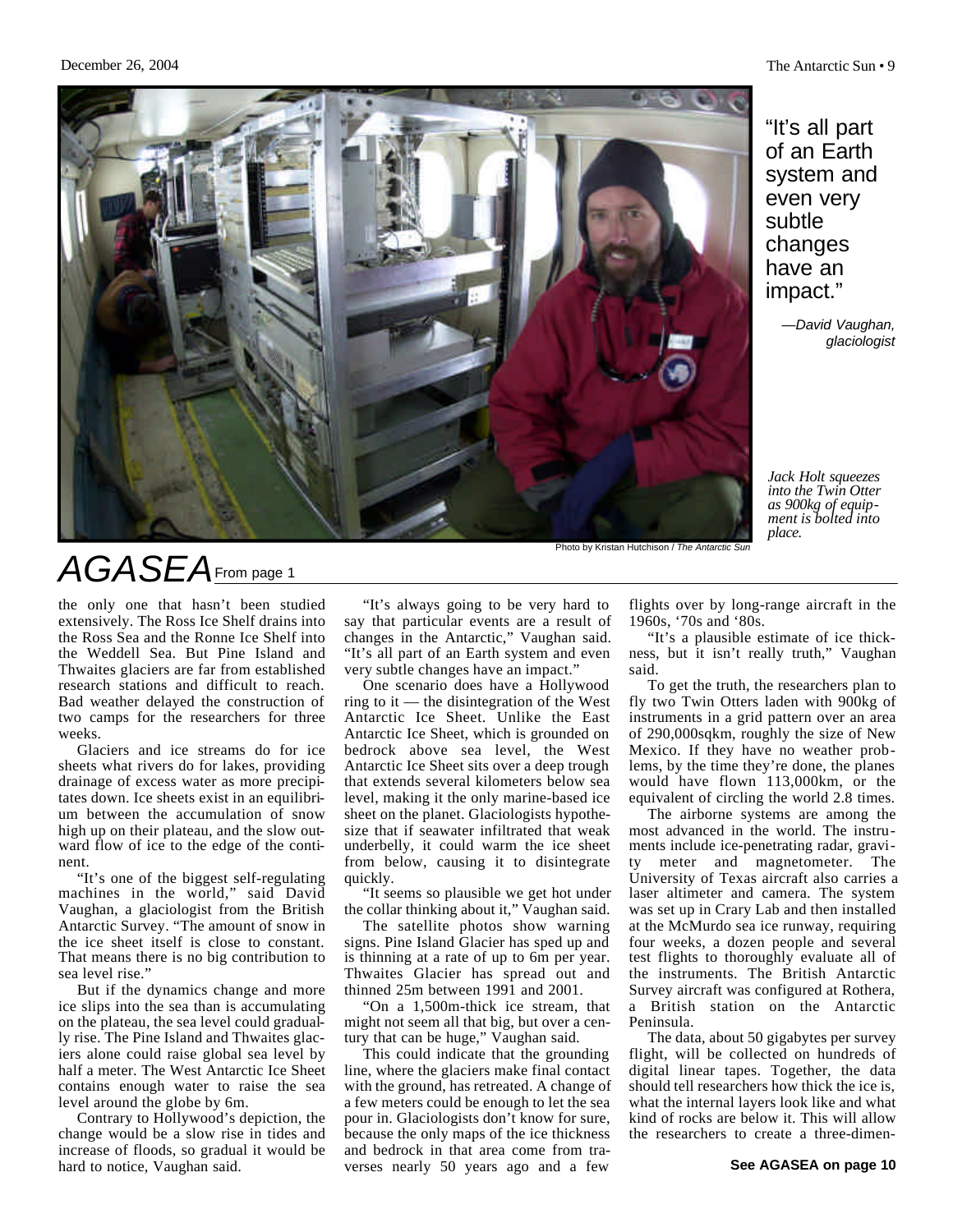

Photo by Kristan Hutchison / *The Antarctic Sun In November, mechanics fit computer equipment into the Twin Otter for the survey flights.*

## *AGASEA*From page 9

sional picture of the geological and glaciological conditions controlling the ice sheet.

The survey area straddles three of four independently moving microplates, the deepest continental rift on the planet, and contains several geologically young volcanoes that stand high above the ice surface, said John Holt of the University of Texas, the lead investigator for the group. The researchers expect to find subglacial lakes and volcanoes, among other geological structures. Any active volcanoes or geothermal heat would change the temperature and speed of the ice.

"It's almost certain that the geology of this region plays a role in the ice sheet behavior," Holt said.

The researchers originally planned to be in the field for about nine weeks, with the assumption that a third of the time they wouldn't be able to fly because of bad

weather. The Amundsen Sea Embayment is infamous for bad weather, including winds exceeding 300kph, snow and ice fog.

The weather and distance added to the challenge of this deep field project. Carpenters were delayed getting to the locations to set up the two camps 2,000km from McMurdo. A third camp was set up at Byrd Station to refuel the 41 LC-130 flights needed to set up and supply the camps.

"We couldn't get to this area if it weren't for U.S. Antarctic Program support," said Vaughan.

The British-American collaboration allows for two planes and more researchers to be in the field at one time, enhancing their effectiveness during the limited windows of opportunity they will be able to fly. When the weather's good, the Texas team will make three flights a day, operating around the clock, and the British will make one. They're aiming to publish the first results within nine months of returning from the field, "which is insanely soon," said Vaughan.<br>That will be just a

That will be just a start. Reconnaissance surveys of a similar type were done across the continent in the 1970s and spurred an entire branch of research.

"Hopefully," Morse said, "people will find interesting things to look at in this data for a number of years."

*NSF-funded research in this story: Jack Holt, University of Texas, Austin, www.ig.utexas.edu/research/projects/agasea*

## The Answers *to the page 3 pop quiz*

#### **1.** Silly

**2.** Neutrino: elementary particle with zero charge and spin, very small mass and weak interactions with matter.

Muon: elementary particle similar to an electron but with a mass that is 207 times greater.

Baryon: a heavy subatomic particle made up of three quarks.

**3.** C, it was 10,850sqkm

**4.** D

**5.** 6 meters

**6.** False. Meteorites fall evenly over the Earth. They're just easier to spot on the white ice fields of Antarctica.

**7.** At least 20 million years ago, though mountain glaciers have probably been in place for about 40 million years.

**8.** 22 minutes

**9.** 50 percent, or about 227kg/500lbs. The pups, in turn, gain about eight times their birth weight during their first 30 days.

**10.** D

**0-2 correct:** You just took a polar plunge. Go walk around Crary. Check out a lecture. Ask people what they do. Learn more about what's going on all around you.

**3-5 correct:** You're on a voyage of discovery. Not bad. You've been paying attention. But there's more to learn. Start going to the Wednesday science lectures. Check a book out of the library.

**6-8 correct:** You are a polar star. Good job. You've got a handle on the many different types of science being studied here. Next step: a perfect score. Have lunch with a principle investigator and start reading through those journals upstairs in Crary.

**9-10 correct:** Congratulations, you are a heroic Antarctic explorer! If you don't already have an NSF grant to be here, then finish up your thesis and apply.

*Sources: Doug MacAyeal, Paul Ponganis, Robert Garrott, Webster's New World Dictionary of Science,* The Antarctic Sun *archives*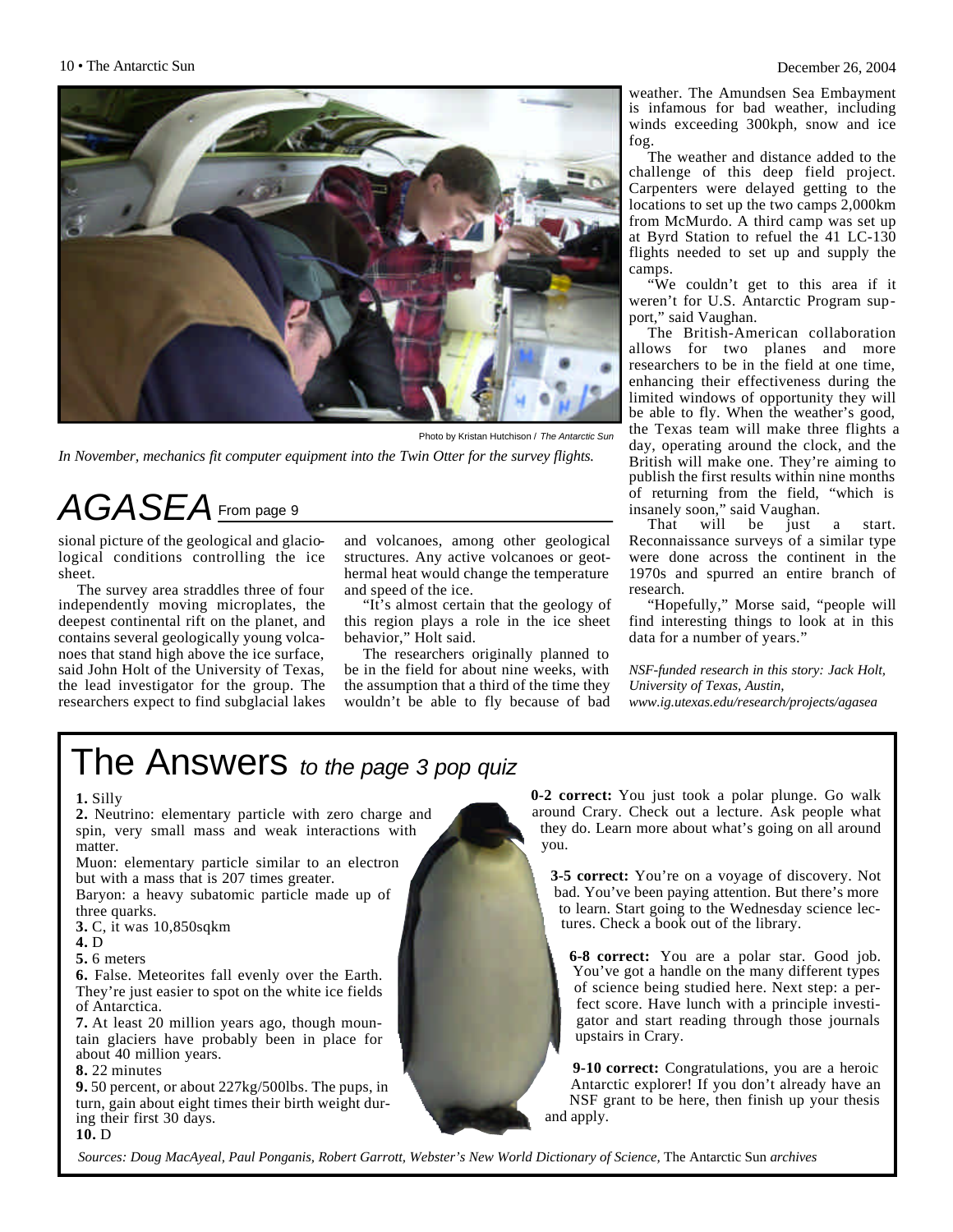#### December 26, 2004 The Antarctic Sun •11

## *Midrats* From page 1

ding, but ended up with a contract at South Pole Station, where the summer season begins a few weeks later.

"I'm happy to be here," Graciano said while cleaning up from the night shift's lunch, or "midrats," which was coined from the U.S. Navy's term for midnight rations. "But it feels like no human being should be here."

Her co-workers in the kitchen realize that the South Pole is pretty much what you make it and they like to make it good. Her co-workers include sous chef Suz Same, production cook Joe Bayley and Erica Fickeisen, the station's lead baker.

It's no secret that night shift workers in Antarctica frequently eat the best-prepared food on station. For one thing, fewer people work at night, which means more care can be put into the preparation of the meals.

"I like it. Midrats is a community within a community," Fickeisen said.

Night-shift meals are an important social aspect for those who tend to miss out on a lot of station life. Good food makes for happier times.

"We have some freedom just because we get to decide what we want to do on more of a whim," Fickeisen said. "But we still make sure the meal gets out."

Same, the sous chef, is in her third season at Pole and will take over as the lead chef in the winter. She said it's important to create good food to keep up morale in a place where the summer still can be viciously cold.

"It's not just the food, but maintaining cohesive relations with people who can't go anywhere," Same said.

One thing the midrats crew always will



*Joe Bayley checks on a ball of naan dough while talking with baker Erica Fickeisen, who is finishing a birthday cake for a station resident.*

agree on is the need for good tunes. It's late, they're busy cleaning up from the meal, prepping for breakfast and baking the next day's goodies. It would be easy to slump if not for good music.

"We let Joe pick it out," Graciano said. "Music has a big effect on our mood."

Station construction has changed the way the crew does its job. This is the second year of the new dining facility inside the elevated South Pole Station. It's cleaner, brighter, more spacious and comfortable than the old galley under the Dome.

"It's nice to not have your feet freeze to the floor when you're working," Same said, remembering cold days of old.



Photo by Brien Barnett / *The Antarctic Sun*

Her first winter, Same cooked for about 60 people in the winter, about the same as summer midrats this season. This coming winter, with construction in full swing, she expects to feed about 100 daily. The larger kitchen is key, she said.

Fickeisen, the baker, has been working on the next day's breads and pastries while building a birthday cake from scratch. The cakes and pies are her favorite to make, mostly because of the immediate reaction from those receiving the goodies.

Creating foods from scratch at the South Pole has many challenges. The most important is the altitude of the station, which at over 2,700m feet means most recipes must be altered or completely rethought.

"Lemon meringue is impossible. I can't get it to work to save your life," Fickeisen said.

As a first-year production cook, Bayley has been successful based on tips from Same and Fickeisen. "Less leavener, more starches," he noted.

That night he was trying to bake a small test batch of naan, the Indian bread. It seemed to go well, though larger batches may be more difficult to control. After some initial frustration, Bayley said he was settling in as a chef at the world's southernmost kitchen.

"Pole makes every other station look like summer camp," he said while sweeping the floor.

*Lead midrats chef Suz Same wipes down a counter as she prepares ingredients for another meal in the South Pole station kitchen.*